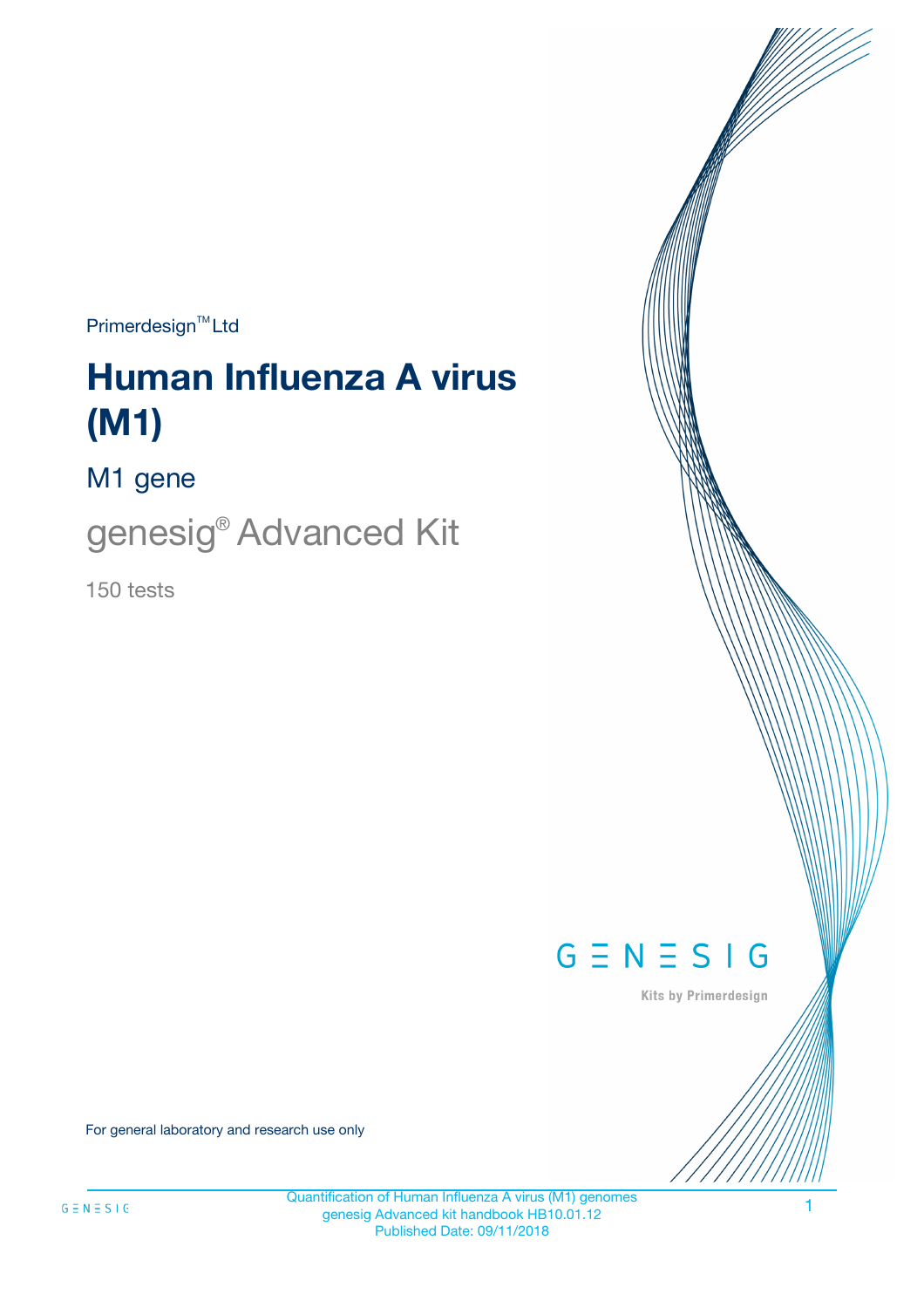### Introduction to Human Influenza A virus (M1)

Influenza, commonly known as the flu, is an infectious disease of birds and mammals caused by an RNA virus of the family Orthomyxoviridae (the influenza viruses). In people, common symptoms of influenza are fever, sore throat, muscle pains, severe headache, coughing, and weakness and fatigue. In more serious cases, influenza causes pneumonia, which can be fatal, particularly in young children and the elderly. Although the common cold is sometimes confused with influenza, it is a much less severe disease and caused by a different virus. Similarly, gastroenteritis is sometimes called "stomach flu" or "24-hour flu", but is unrelated to influenza.

Typically, influenza is transmitted from infected mammals through the air by coughs or sneezes creating aerosols containing the virus, and from infected birds through their droppings.

Influenza can also be transmitted by saliva, nasal secretions, feces and blood. Infections either occur through direct contact with these bodily fluids, or by contact with contaminated surfaces. Flu viruses can remain infectious for over 30 days at 0°C (32°F) and about one week at human body temperature, although they are rapidly inactivated by disinfectants and detergents.

Flu spreads around the world in seasonal epidemics, killing millions of people in pandemic years and hundreds of thousands in non-pandemic years. Three influenza pandemics occurred in the 20th century—each following a major genetic change in the virus—and killed tens of millions of people. Often, these pandemics result from the spread of a flu virus between animal species.

Influenza virus A includes only one species: Influenza A virus which causes influenza in birds and some mammals. Strains of all subtypes of influenza A virus have been isolated from wild birds, although disease is uncommon. Some isolates of influenza A virus cause severe disease both in domestic poultry and, rarely, in humans. Occasionally viruses are transmitted from wild aquatic birds to domestic poultry and this may cause an outbreak or give rise to human influenza pandemics.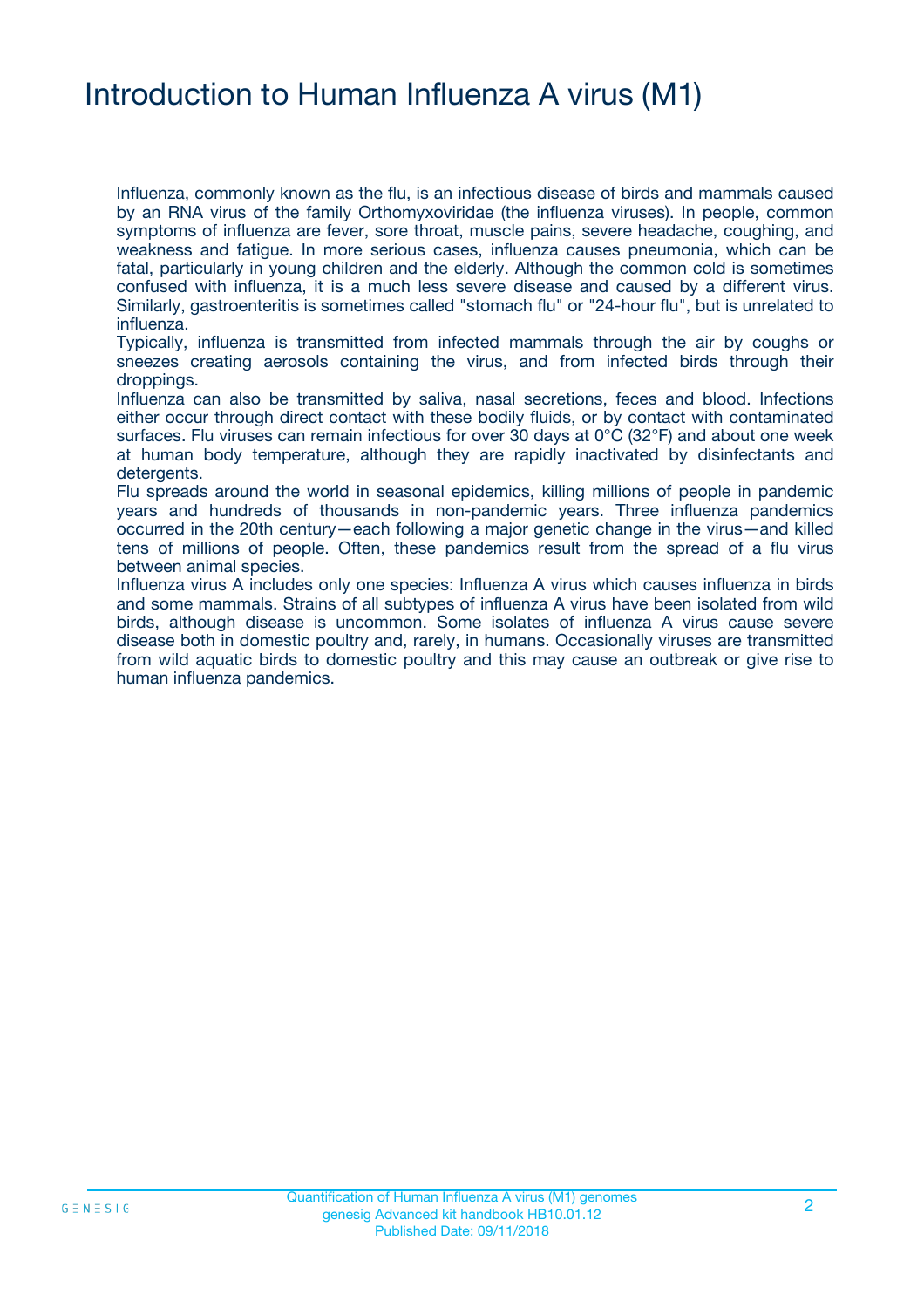## **Specificity**

The Primerdesign genesig Kit for Human Influenza A virus (M1) (FluA-M1) genomes is designed for the in vitro quantification of FluA-M1 genomes. The kit is designed to have a broad detection profile. Specifically, the primers represent 100% homology with over 95% of the NCBI database reference sequences available at the time of design.

The dynamics of genetic variation means that new sequence information may become available after the initial design. Primerdesign periodically reviews the detection profiles of our kits and when required releases new versions.

The primers have 100% homology with over 95% of reference

sequences in the NCBI database and therefore have a very broadest quantification profile. However, due to the inherent instability of RNA viral genomes, it is not possible guarantee quantification of all clinical isolates.

If you require further information, or have a specific question about the detection profile of this kit then please send an e.mail to enquiry@primerdesign.co.uk and our bioinformatics team will answer your question.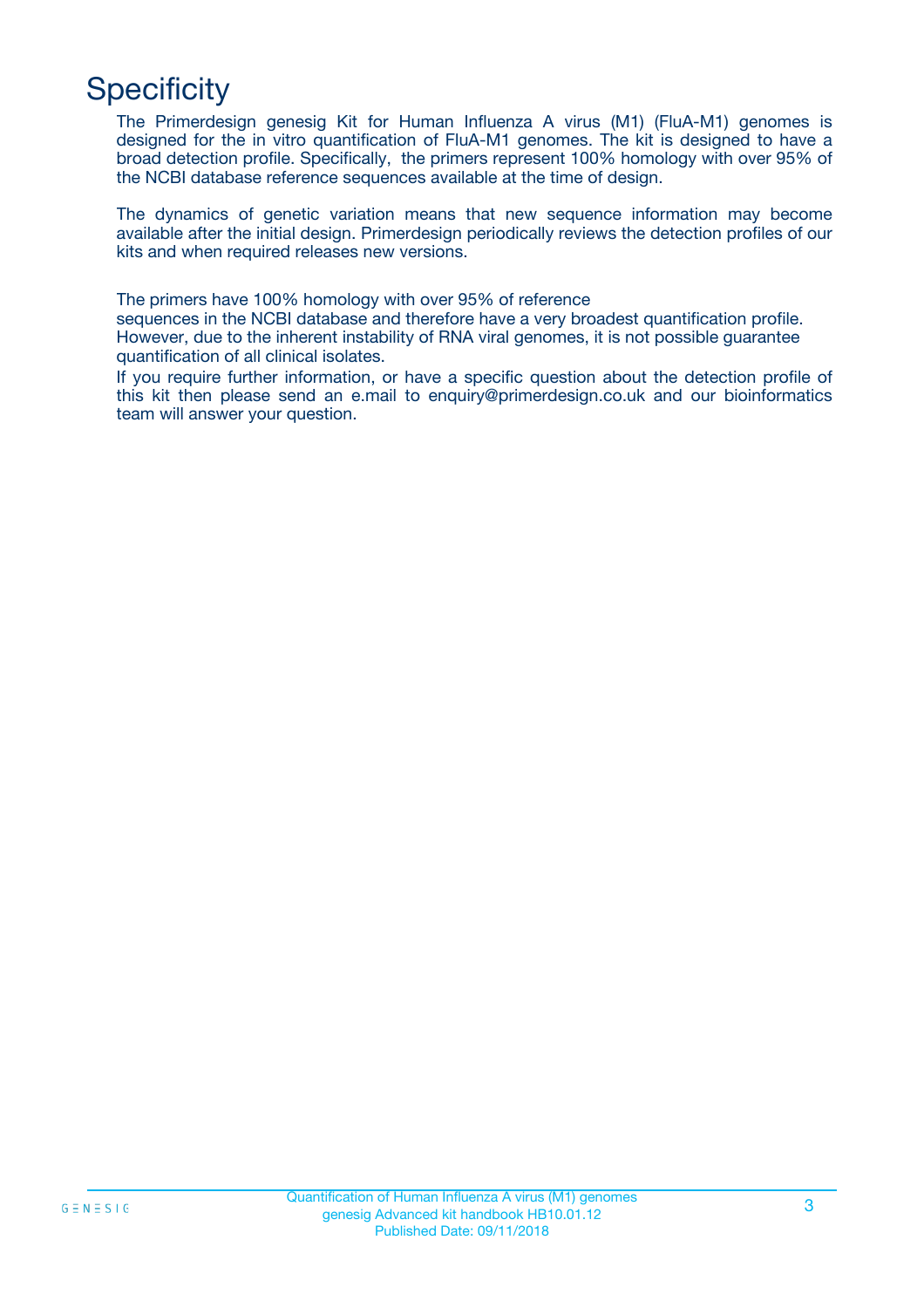### **Kit contents**

- **FluA-M1 specific primer/probe mix (150 reactions BROWN) FAM labelled**
- **FluA-M1 positive control template (for Standard curve RED)**
- **Internal extraction control primer/probe mix (150 reactions BROWN) VIC labelled as standard**
- **Internal extraction control RNA (150 reactions BLUE)**
- **Endogenous control primer/probe mix (150 reactions BROWN) FAM labelled**
- **RNase/DNase free water (WHITE) for resuspension of primer/probe mixes**
- **Template preparation buffer (YELLOW) for resuspension of internal control template, positive control template and standard curve preparation**

### **Reagents and equipment to be supplied by the user**

#### **Real-time PCR Instrument**

#### **Extraction kit**

This kit is recommended for use with genesig Easy DNA/RNA Extraction kit. However, it is designed to work well with all processes that yield high quality RNA and DNA with minimal PCR inhibitors.

#### **oasigTM lyophilised OneStep or Precision**®**PLUS OneStep 2X RT-qPCR Master Mix** Contains complete OneStep RT-qPCR master mix

**Pipettors and Tips**

**Vortex and centrifuge**

**Thin walled 1.5 ml PCR reaction tubes**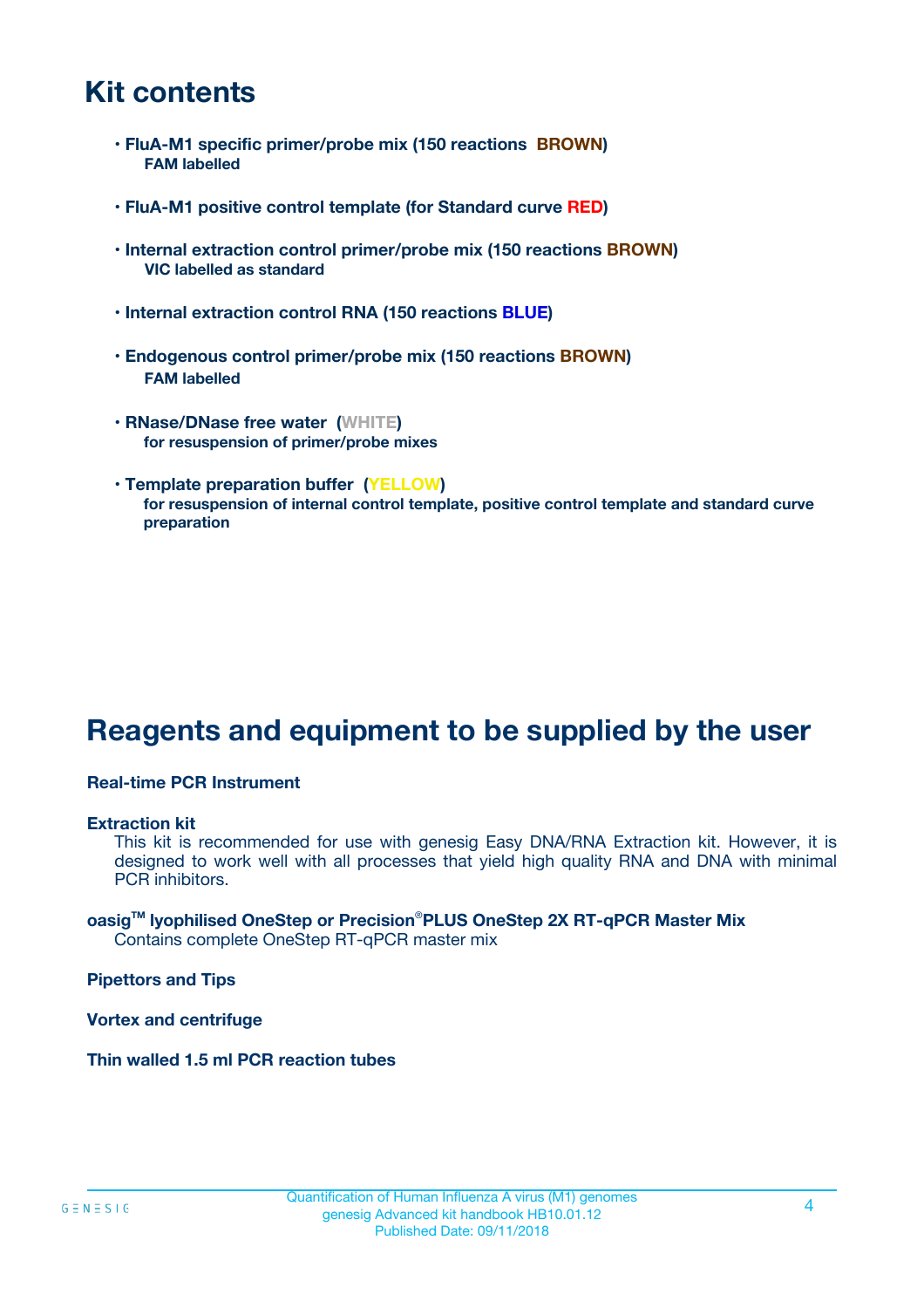### Kit storage and stability

This kit is stable at room temperature but should be stored at -20ºC on arrival. Once the lyophilised components have been resuspended they should not be exposed to temperatures above -20°C for longer than 30 minutes at a time and unnecessary repeated freeze/thawing should be avoided. The kit is stable for six months from the date of resuspension under these circumstances.

If a standard curve dilution series is prepared this can be stored frozen for an extended period. If you see any degradation in this serial dilution a fresh standard curve can be prepared from the positive control.

Primerdesign does not recommend using the kit after the expiry date stated on the pack.

### Suitable sample material

All kinds of sample material suited for PCR amplification can be used. Please ensure the samples are suitable in terms of purity, concentration, and RNA/DNA integrity (An internal PCR control is supplied to test for non specific PCR inhibitors). Always run at least one negative control with the samples. To prepare a negative-control, replace the template RNA sample with RNase/DNase free water.

### Dynamic range of test

Under optimal PCR conditions genesig FluA-M1 detection kits have very high priming efficiencies of >95% and can detect less than 100 copies of target template.

### Notices and disclaimers

This product is developed, designed and sold for research purposes only. It is not intended for human diagnostic or drug purposes or to be administered to humans unless clearly expressed for that purpose by the Food and Drug Administration in the USA or the appropriate regulatory authorities in the country of use. During the warranty period Primerdesign genesig detection kits allow precise and reproducible data recovery combined with excellent sensitivity. For data obtained by violation to the general GLP guidelines and the manufacturer's recommendations the right to claim under guarantee is expired. PCR is a proprietary technology covered by several US and foreign patents. These patents are owned by Roche Molecular Systems Inc. and have been sub-licensed by PE Corporation in certain fields. Depending on your specific application you may need a license from Roche or PE to practice PCR. Additional information on purchasing licenses to practice the PCR process may be obtained by contacting the Director of Licensing at Roche Molecular Systems, 1145 Atlantic Avenue, Alameda, CA 94501 or Applied Biosystems business group of the Applera Corporation, 850 Lincoln Centre Drive, Foster City, CA 94404. In addition, the 5' nuclease assay and other homogeneous amplification methods used in connection with the PCR process may be covered by U.S. Patents 5,210,015 and 5,487,972, owned by Roche Molecular Systems, Inc, and by U.S. Patent 5,538,848, owned by The Perkin-Elmer Corporation.

### Trademarks

Primerdesign™ is a trademark of Primerdesign Ltd.

genesig® is a registered trademark of Primerdesign Ltd.

The PCR process is covered by US Patents 4,683,195, and 4,683,202 and foreign equivalents owned by Hoffmann-La Roche AG. BI, ABI PRISM® GeneAmp® and MicroAmp® are registered trademarks of the Applera Genomics (Applied Biosystems Corporation). BIOMEK® is a registered trademark of Beckman Instruments, Inc.; iCycler™ is a registered trademark of Bio-Rad Laboratories, Rotor-Gene is a trademark of Corbett Research. LightCycler™ is a registered trademark of the Idaho Technology Inc. GeneAmp®, TaqMan® and AmpliTaqGold® are registered trademarks of Roche Molecular Systems, Inc., The purchase of the Primerdesign ™ reagents cannot be construed as an authorization or implicit license to practice PCR under any patents held by Hoffmann-LaRoche Inc.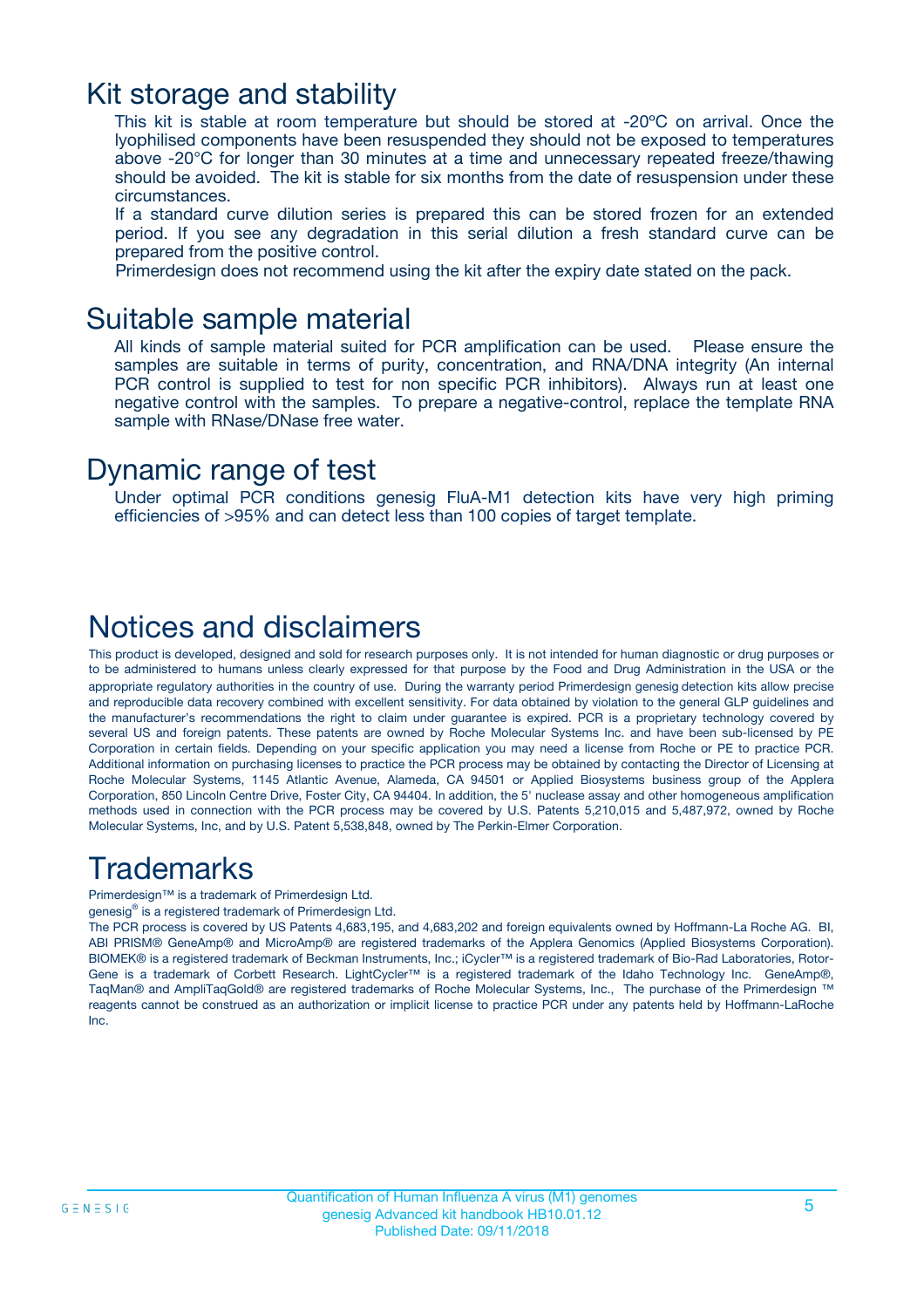### **Principles of the test**

#### **Real-time PCR**

A FluA-M1 specific primer and probe mix is provided and this can be detected through the FAM channel.

The primer and probe mix provided exploits the so-called TaqMan® principle. During PCR amplification, forward and reverse primers hybridize to the FluA-M1 cDNA. A fluorogenic probe is included in the same reaction mixture which consists of a DNA probe labeled with a 5`-dye and a 3`-quencher. During PCR amplification, the probe is cleaved and the reporter dye and quencher are separated. The resulting increase in fluorescence can be detected on a range of qPCR platforms.

#### **Positive control**

For copy number determination and as a positive control for the PCR set up, the kit contains a positive control template.

This can be used to generate a standard curve of FluA-M1 copy number / Cq value. Alternatively the positive control can be used at a single dilution where full quantitative analysis of the samples is not required. Each time the kit is used, at least one positive control reaction must be included in the run. A positive result indicates that the primers and probes for detecting the target FluA-M1 gene worked properly in that particular experimental scenario. If a negative result is obtained the test results are invalid and must be repeated. Care should be taken to ensure that the positive control does not contaminate any other kit component which would lead to false-positive results. This can be achieved by handling this component in a Post PCR environment. Care should also be taken to avoid crosscontamination of other samples when adding the positive control to the run. This can be avoided by sealing all other samples and negative controls before pipetting the positive control into the positive control well.

#### **Negative control**

To validate any positive findings a negative control reaction should be included every time the kit is used. For this reaction the RNase/DNase free water should be used instead of template. A negative result indicates that the reagents have not become contaminated while setting up the run.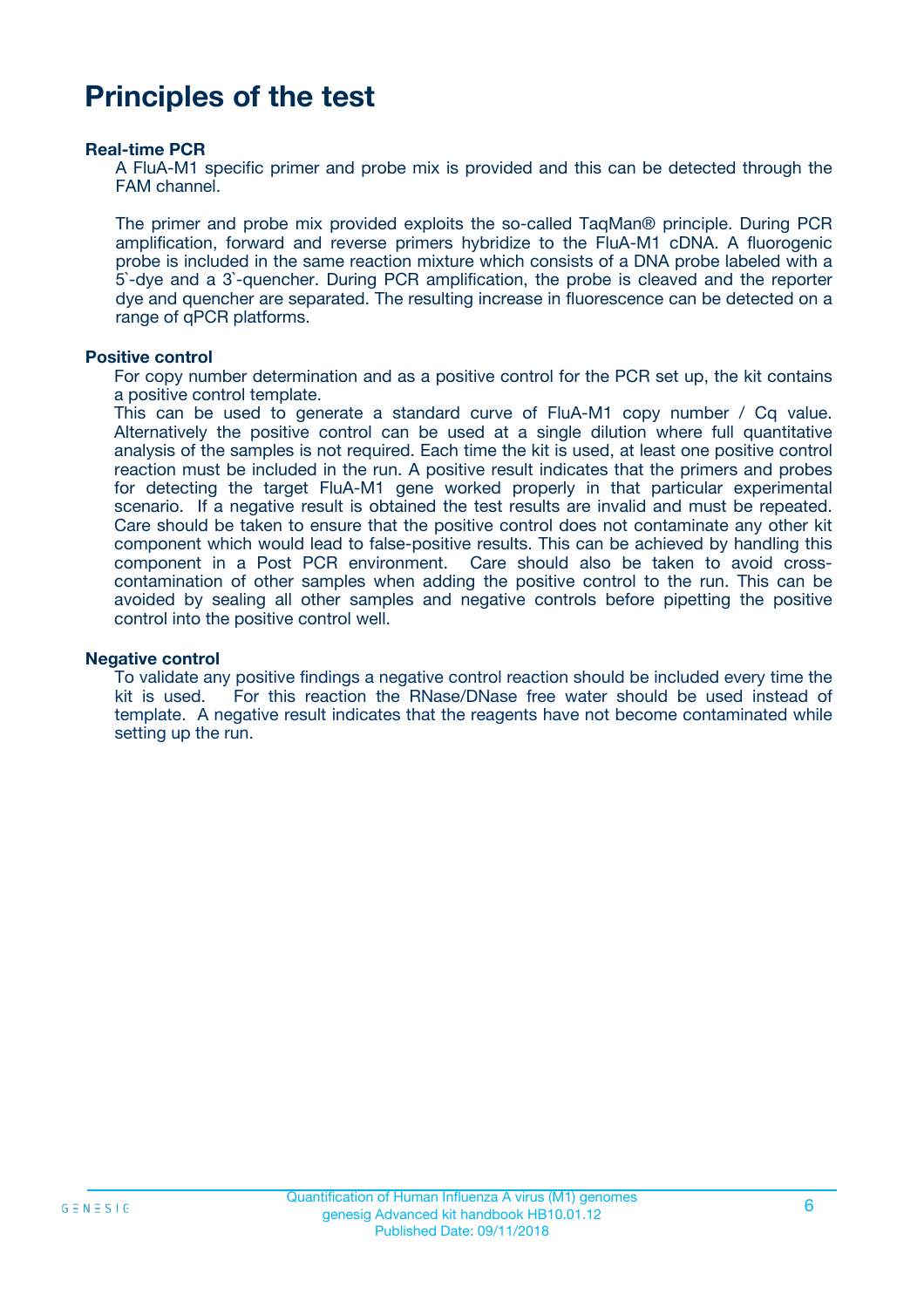#### **Internal RNA extraction control**

When performing RNA extraction, it is often advantageous to have an exogenous source of RNA template that is spiked into the lysis buffer. This control RNA is then co-purified with the sample RNA and can be detected as a positive control for the extraction process. Successful co-purification and qPCR for the control RNA also indicates that PCR inhibitors are not present at a high concentration.

A separate qPCR primer/probe mix are supplied with this kit to detect the exogenous RNA using qPCR. The PCR primers are present at PCR limiting concentrations which allows multiplexing with the target sequence primers. Amplification of the control cDNA does not interfere with detection of the FluA-M1 target cDNA even when present at low copy number. The Internal control is detected through the VIC channel and gives a Cq value of 28+/-3 depending on the level of sample dilution.

#### **Endogenous control**

To confirm extraction of a valid biological template, a primer and probe mix is included to detect an endogenous gene. Detection of the endogenous control is through the FAM channel and it is NOT therefore possible to perform a multiplex with the FluA-M1 primers. A poor endogenous control signal may indicate that the sample did not contain sufficient biological material.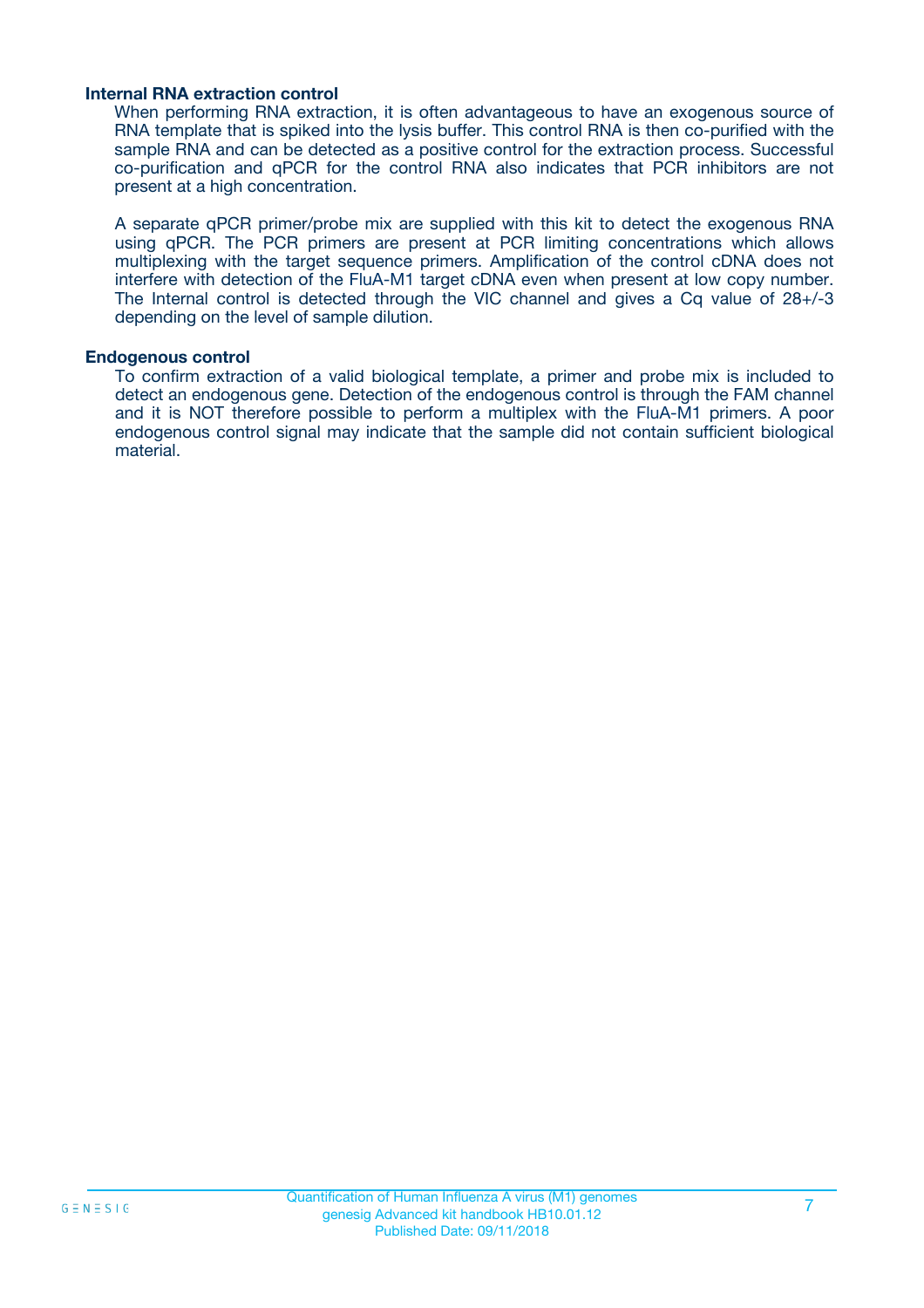### Resuspension protocol

To minimize the risk of contamination with foreign DNA, we recommend that all pipetting be performed in a PCR clean environment. Ideally this would be a designated PCR lab or PCR cabinet. Filter tips are recommended for all pipetting steps.

- **1. Pulse-spin each tube in a centrifuge before opening.** This will ensure lyophilised primer and probe mix is in the base of the tube and is not spilt upon opening the tube.
- **2. Resuspend the primer/probe mixes in the RNase/DNase free water supplied, according to the table below:**

To ensure complete resuspension, vortex each tube thoroughly.

| Component - resuspend in water                       | Volume   |
|------------------------------------------------------|----------|
| <b>Pre-PCR pack</b>                                  |          |
| FluA-M1 primer/probe mix (BROWN)                     | $165$ µl |
| Internal extraction control primer/probe mix (BROWN) | $165$ µl |
| Endogenous control primer/probe mix (BROWN)          | 165 µl   |

**3. Resuspend the internal control template and positive control template in the template preparation buffer supplied, according to the table below:** To ensure complete resuspension, vortex each tube thoroughly.

| Component - resuspend in template preparation buffer |  |  |  |
|------------------------------------------------------|--|--|--|
| <b>Pre-PCR heat-sealed foil</b>                      |  |  |  |
| Internal extraction control RNA (BLUE)               |  |  |  |
| <b>Post-PCR heat-sealed foil</b>                     |  |  |  |
| FluA-M1 Positive Control Template (RED) *            |  |  |  |

\* This component contains high copy number template and is a VERY significant contamination risk. It must be opened and handled in a separate laboratory environment, away from the other components.

### RNA extraction

The internal extraction control RNA can be added either to the RNA lysis/extraction buffer or to the RNA sample once it has been resuspended in lysis buffer.

**DO NOT add the internal extraction control RNA directly to the unprocessed biological sample as this will lead to degradation and a loss in signal.**

- **1. Add 4µ**l **of the Internal extraction control RNA (BLUE) to each sample in RNA lysis/extraction buffer per sample.**
- **2. Complete RNA extraction according to the manufacturer's protocols.**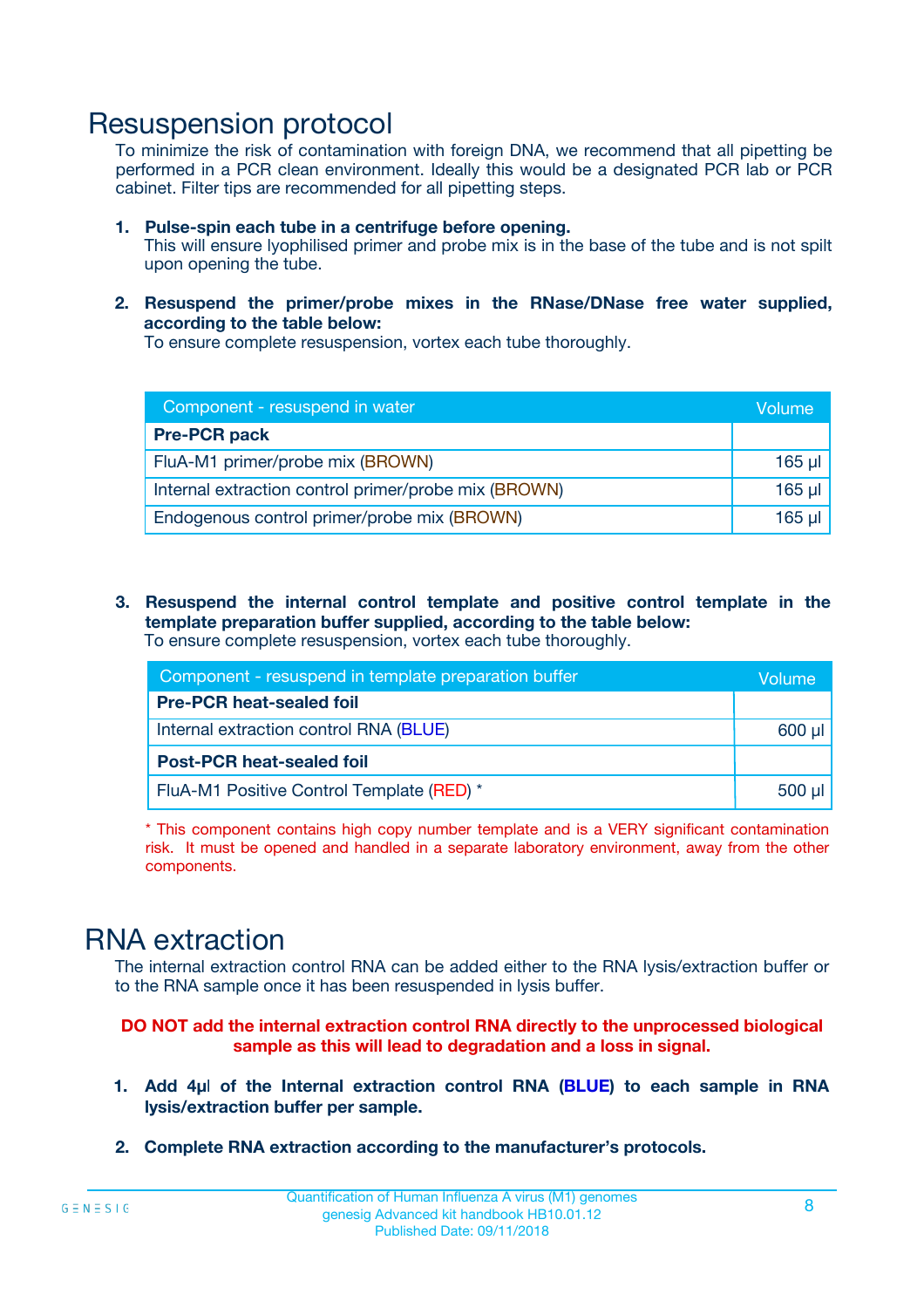# OneStep RT-qPCR detection protocol

#### **For optimum performance and sensitivity.**

All pipetting steps and experimental plate set up should be performed on ice. After the plate is poured proceed immediately to the OneStep amplification protocol. Prolonged incubation of reaction mixes at room temperature can lead to PCR artifacts that reduce the sensitivity of detection.

#### **1. For each RNA sample prepare a reaction mix according to the table below: Include sufficient reactions for positive and negative controls.**

| Component                                                    | <b>Volume</b> |
|--------------------------------------------------------------|---------------|
| oasig OneStep or PrecisionPLUS OneStep 2X RT-qPCR Master Mix | $10 \mu$      |
| FluA-M1 primer/probe mix (BROWN)                             | 1 µI          |
| Internal extraction control primer/probe mix (BROWN)         | 1 µI          |
| <b>RNase/DNase free water (WHITE)</b>                        | $3 \mu$       |
| <b>Final Volume</b>                                          | 15 µl         |

**2. For each RNA sample prepare an endogenous control reaction according to the table below (optional):**

This control reaction will provide crucial information regarding the quality of the biological sample.

| Component                                                    | Volume   |
|--------------------------------------------------------------|----------|
| oasig OneStep or PrecisionPLUS OneStep 2X RT-qPCR Master Mix | 10 $\mu$ |
| Endogenous control primer/probe mix (BROWN)                  | 1 ul     |
| <b>RNase/DNase free water (WHITE)</b>                        | $4 \mu$  |
| <b>Final Volume</b>                                          | 15 µl    |

- **3. Pipette 15µl of these mixes into each well according to your qPCR experimental plate set up.**
- **4. Pipette 5µl of RNA template into each well, according to your experimental plate set up.**

For negative control wells use 5µl of RNase/DNase free water. The final volume in each well is 20µl.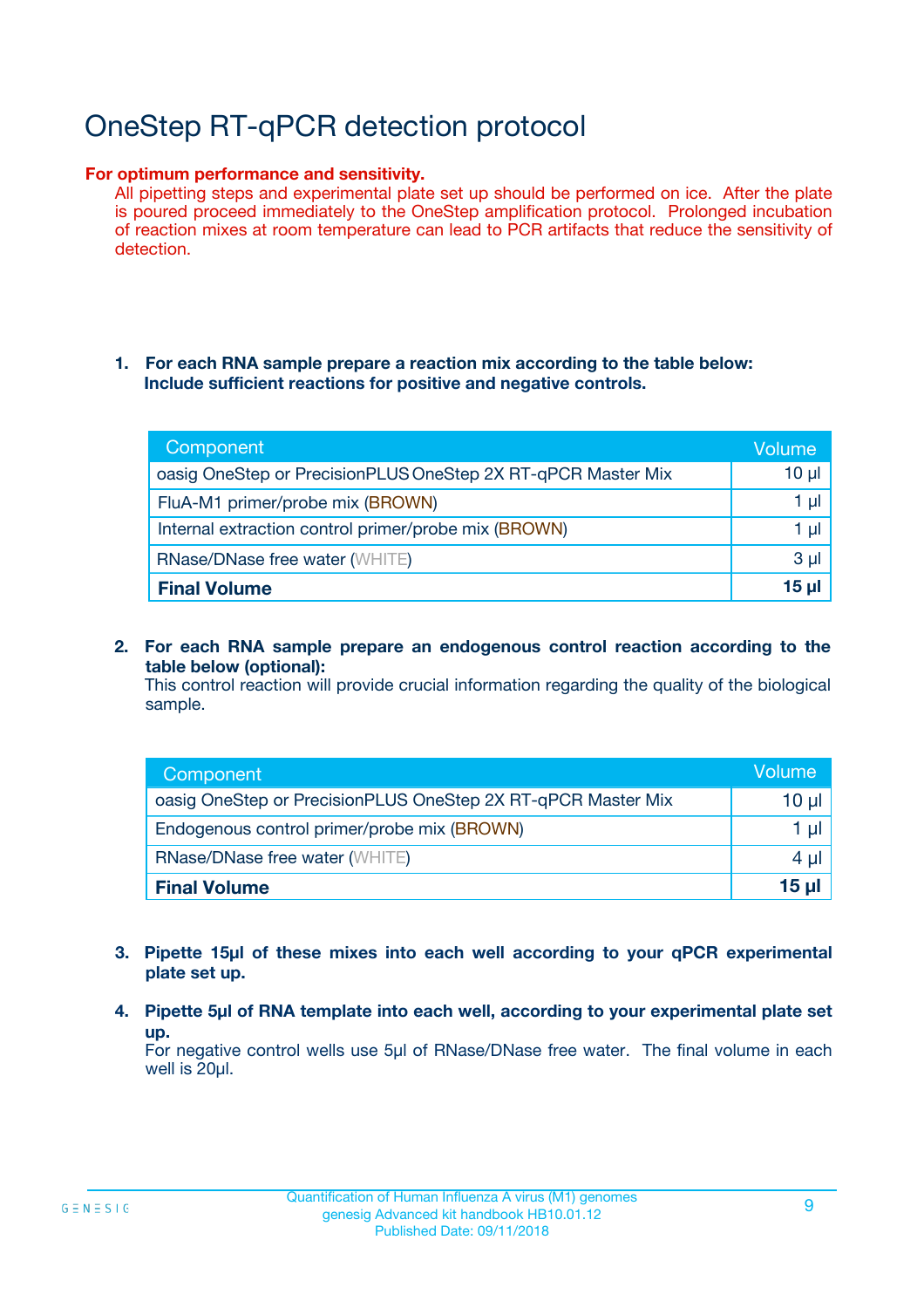**5. If a standard curve is included for quantitative analysis prepare a reaction mix according to the table below:**

| Component                                                    | Volume       |
|--------------------------------------------------------------|--------------|
| oasig OneStep or PrecisionPLUS OneStep 2X RT-qPCR Master Mix | $10 \mu$     |
| FluA-M1 primer/probe mix (BROWN)                             |              |
| <b>RNase/DNase free water (WHITE)</b>                        | 4 U          |
| <b>Final Volume</b>                                          | <u>15 µl</u> |

- **6. Preparation of standard curve dilution series.**
	- **1) Pipette 90µl of template preparation buffer into 5 tubes and label 2-6**
	- **2) Pipette 10µl of Positive Control Template (RED) into tube 2**
	- **3) Vortex thoroughly**
	- **4) Change pipette tip and pipette 10 µl from tube 2 into tube 3**
	- **5) Vortex thoroughly**

**Repeat steps 4 and 5 to complete the dilution series**

| <b>Standard Curve</b>         | <b>Copy Number</b>     |
|-------------------------------|------------------------|
| Tube 1 Positive control (RED) | $2 \times 10^5$ per µl |
| Tube 2                        | $2 \times 10^4$ per µl |
| Tube 3                        | $2 \times 10^3$ per µl |
| Tube 4                        | $2 \times 10^2$ per µl |
| Tube 5                        | 20 per µl              |
| Tube 6                        | 2 per µl               |

**7. Pipette 5µl of standard template into each well for the standard curve according to your plate set-up**

The final volume in each well is 20µl.

### OneStep RT-qPCR Amplification Protocol

Amplification conditions using oasig OneStep or PrecisionPLUS OneStep 2X RT-qPCR Master Mix.

|             | <b>Step</b>                  | <b>Time</b>      | <b>Temp</b> |
|-------------|------------------------------|------------------|-------------|
|             | <b>Reverse Transcription</b> | $10 \text{ min}$ | 55 °C       |
|             | Enzyme activation            | 2 min            | 95 °C       |
| Cycling x50 | Denaturation                 | 10 <sub>s</sub>  | 95 °C       |
|             | <b>DATA COLLECTION *</b>     | 60 s             | 60 °C       |

\* Fluorogenic data should be collected during this step through the FAM and VIC channels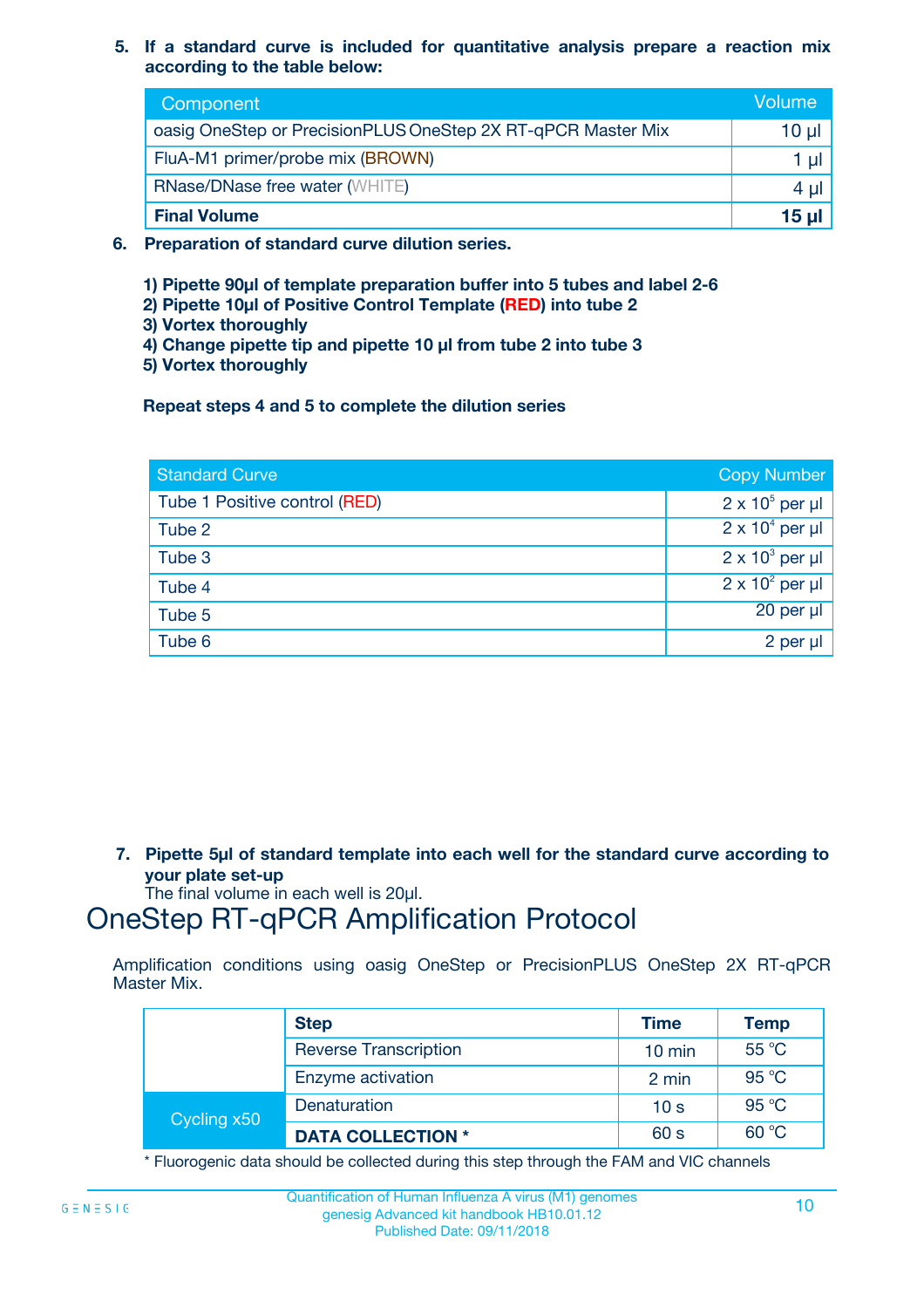### Interpretation of results

| <b>Target</b><br>(FAM) | Internal<br>control<br>(NIC) | <b>Positive</b><br>control | <b>Negative</b><br>control | Interpretation                                                                                                  |
|------------------------|------------------------------|----------------------------|----------------------------|-----------------------------------------------------------------------------------------------------------------|
| $\leq 30$              | $+ 1 -$                      | ÷                          |                            | <b>POSITIVE QUANTITATIVE RESULT</b><br>calculate copy number                                                    |
| > 30                   | ÷                            | ÷                          |                            | <b>POSITIVE QUANTITATIVE RESULT</b><br>calculate copy number                                                    |
| > 30                   |                              | ÷                          |                            | <b>POSITIVE QUALITATIVE RESULT</b><br>do not report copy number as this<br>may be due to poor sample extraction |
|                        | ÷                            | ÷                          |                            | <b>NEGATIVE RESULT</b>                                                                                          |
| $+ 1 -$                | $+ 1 -$                      | ÷                          | $\leq$ 35                  | <b>EXPERIMENT FAILED</b><br>due to test contamination                                                           |
| $+$ /                  | $+ 1 -$                      | ٠                          | > 35                       | $\star$                                                                                                         |
|                        |                              | ÷                          |                            | <b>SAMPLE PREPARATION FAILED</b>                                                                                |
|                        |                              |                            |                            | <b>EXPERIMENT FAILED</b>                                                                                        |

Positive control template (**RED**) is expected to amplify between Cq 16 and 23. Failure to satisfy this quality control criterion is a strong indication that the experiment has been compromised.

\*Where the test sample is positive and the negative control is positive with a  $Cq > 35$ , the sample must be reinterpreted based on the relative signal strength of the two results:



If the sample amplifies  $> 5$  Cq earlier than the negative control then the sample should be reinterpreted (via the table above) with the negative control verified as negative.



If the sample amplifies  $< 5$  Cq earlier than the negative control then the positive sample result is invalidated and the result should be determined inconclusive due to test contamination. The test for this sample should be repeated.